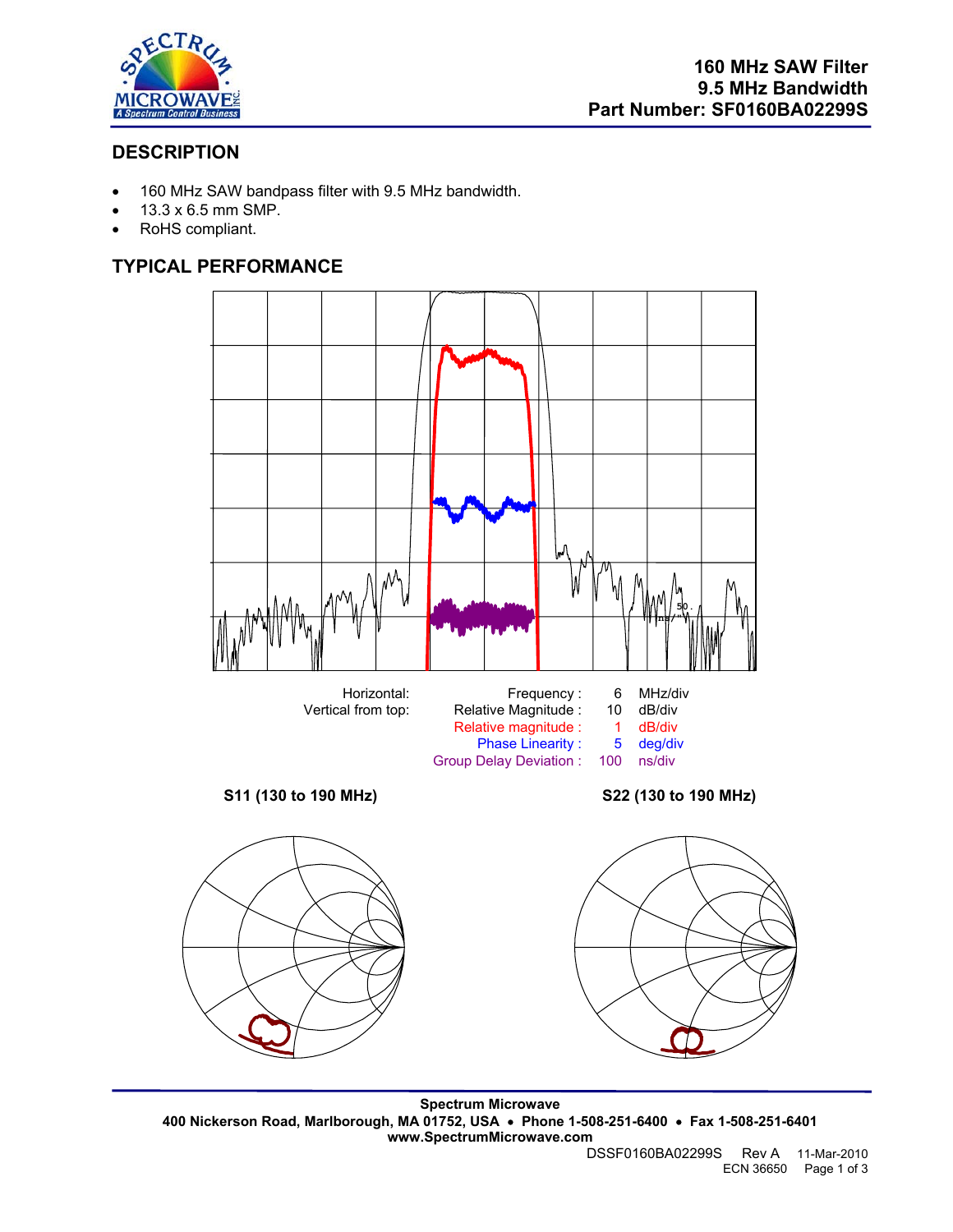

### **SPECIFICATION**

| <b>Parameter</b>                         | Min                       | <b>Typ</b> | Max   | <b>Units</b> |
|------------------------------------------|---------------------------|------------|-------|--------------|
| Center Frequency (Fc) <sup>1</sup>       | 159.7                     | 160.0      | 160.3 | <b>MHz</b>   |
| Insertion Loss at Fc                     |                           | 19         | 21    | dB           |
| 1 dB Passband Width                      | 9.5                       | 10.2       |       |              |
| Lower 1dB Frequency                      |                           | 154.9      | 155.2 | <b>MHz</b>   |
| <b>Upper 1dB Frequency</b>               | 164.7                     | 165.1      |       | <b>MHz</b>   |
| Lower 30 dB Band Edge                    | 152.0                     | 152.4      |       | <b>MHz</b>   |
| Upper 30 dB Band Edge                    |                           | 167.6      | 168.0 | <b>MHz</b>   |
| Passband Amplitude Ripple <sup>2</sup>   |                           | 0.4        | 0.5   | dB p-p       |
| Passband Group Delay Ripple <sup>2</sup> |                           | 50         | 80    | ns p-p       |
| Rejection (10 to 152 MHz)                | 45                        | 50         |       | dB           |
| Rejection (168 to 250 MHz)               | 45                        | 50         |       | dB           |
| <b>Ambient Temperature</b>               |                           | 25         |       | °С           |
| Source / Load Impedance                  |                           | 50         |       | Ω            |
| Temperature Coefficient of Frequency     |                           | $-94$      |       | ppm/ °C      |
| Substrate Material                       | <b>YZ Lithium Niobate</b> |            |       |              |

Notes: 1. Fixed reference frequency. All bandwidths are centered at this frequency.

- 2. defined over Fc +/- 4 MHz.
- 3. Dependent on PC board layout.

#### **MAXIMUM RATINGS**

| Parameter.                  | MIN   | тах |        |
|-----------------------------|-------|-----|--------|
| Storage Temperature Range   | $-40$ | 85  | $\sim$ |
| Operating Temperature Range |       | 30  | $\sim$ |
| Input Power Level           |       | 10  | dBm    |

# **MATCHING CIRCUIT**



Note: External matching components are not required.